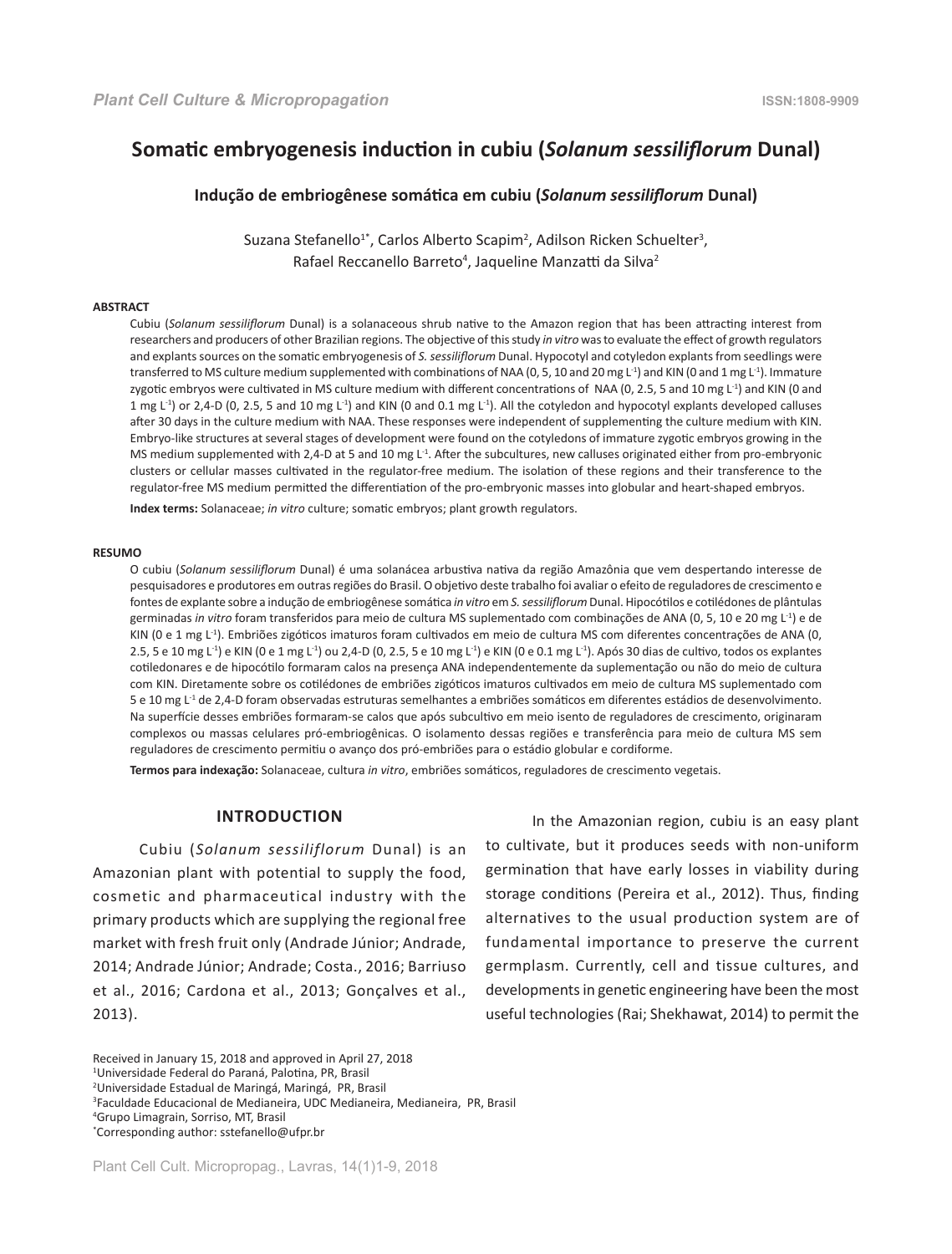large scale multiplication of clones, and promote the establishment of large field crops (Guerra et al., 2016).

The success of these methods, however, depends on several factors associated to the induction and control of morphogenesis through organogenesis and somatic embryogenesis for plant regeneration (George, 1993). *In vitro* organogenesis is the monopolar formation of roots, leaves and shoot apex by explants and calluses. In somatic embryogenesis, single cells or a small group of somatic cells starts the development of bipolar structures with no vascular connection to the original tissue. This development occurs in a sequence of events similar to zygotic embryogenesis (von Arnold et al., 2002). Although plant cells in general have the capacity for embryogenesis, the acquisition of embryogenic competence is dependent on many circumstances mainly determined by the given physiological state of the cell which is determinate by its genetic and developmental or environmental conditions (Fehér, 2008).

Although regenerative protocols via organogenesis from *S. sessiliflorum* were investigated (Boufleuher et al., 2008; Schuelter et al., 2009), there is no report about the cubiu regeneration through somatic embryogenesis.

Thus, the objective of the present experiment was to evaluate *in vitro* the effects of growth regulators and sources of explants on the induction of the somatic embryogenesis of *S. sessiliflorum* Dunal.

# **MATERIAL AND METHODS**

#### **Plant material and cultivation conditions**

Seeds of *S. sessiliflorum* cv ´Santa Luzia` were disinfested with ethanol at 70% (2 minutes) and sodium hypochlorite at 1% (20 minutes) and then rinsed three times in distilled and autoclaved water. The seeds were incubated in vials containing 50 mL MS culture medium (Murashige; Skoog, 1962) supplemented with 30 g L sucrose, 200 mg L myo-inositol, vitamins (0.5 mg L nicotinic acid, 0.5 mg L pyridoxine and 0.1 mg L thiamine), 2 mg L glycine and 6. 5 g L agar. The pH was adjusted to 5.8 before autoclaving. The cultures were maintained in a growth chamber with a photoperiod of 16 h, under 40 mmoL m<sup>-2</sup>s<sup>-1</sup> light radiation from two fluorescent lamps (20 W, Osram, Brazil). The temperature in the growth chamber was maintained at  $24 \pm 2$  °C. The hypocotyls

and cotyledons of seedlings that grew for 20 days were excised to be used as explants.

Zygotic embryos (ZE) were extracted from immature seeds collected at the 80<sup>th</sup> day after the anthesis. The fresh fruit were initially washed in tap water. Thereafter, these fruit were first disinfested with ethanol at 70% for 2 minutes and sodium hypochlorite at 1% for 20 minutes, and then rinsed three times in distilled and autoclaved water.

#### **Hypocotyl and cotyledon explants**

Cotyledons and hypocotyl segments with 1 cm in length were horizontally incubated in Petri dishes (100 x 15 mm) containing 20 mL MS culture medium supplemented with NAA at 0, 5, 10 and 20 mg  $L^{-1}$  and KIN at 0 and 1 mg  $L^{-1}$ , and the Petri dishes were then stored under dark conditions.

The experimental design was completely randomized in the factorial arrangement 2x4x2 with two sources of explants (hypocotyl and cotyledon), four levels of NAA (0, 2.5, 5 and 10 mg  $L^{-1}$ ) and two levels of KIN (0 and 1 mg  $L^{-1}$ ). Three Petri dishes were inoculated with each one of the culture media with these combinations. Every experimental unit consisted of ten explants.

The percentage of explants with calluses, the texture and color of these calluses, the presence of roots and embryonic structures were all evaluated at the 30 and 60<sup>th</sup> day. Thereafter, these calluses were divided into two groups and subcultivated for more 30 and 60 days in basal regulator-free culture media. One group was subcultivated under dark conditions, and the other was cultivated under alternate cycles of light with irradiance at 40  $\mu$ mol m<sup>-2</sup> s<sup>-1</sup> for 16 hrs when the development was visually evaluated.

## **Zygotic embryos explants**

Two experiments were designed to evaluate the capacity of the zygotic embryos to induct somatic embryogenesis. In the first, ZE were incubated in Petri dishes containing 20 mL MS culture medium supplemented with hydrolyzed casein at 100 mg  $L<sup>-1</sup>$  and combinations of NAA (0, 2.5, 5 and 10 mg  $L^{-1}$ ) and KIN (0 and 1 mg  $L^{-1}$ ) and stored under dark conditions.

The experimental design was completely randomized in a factorial arrangement of treatments 2x4. Every experimental unit had ten ZE per Petri dish with four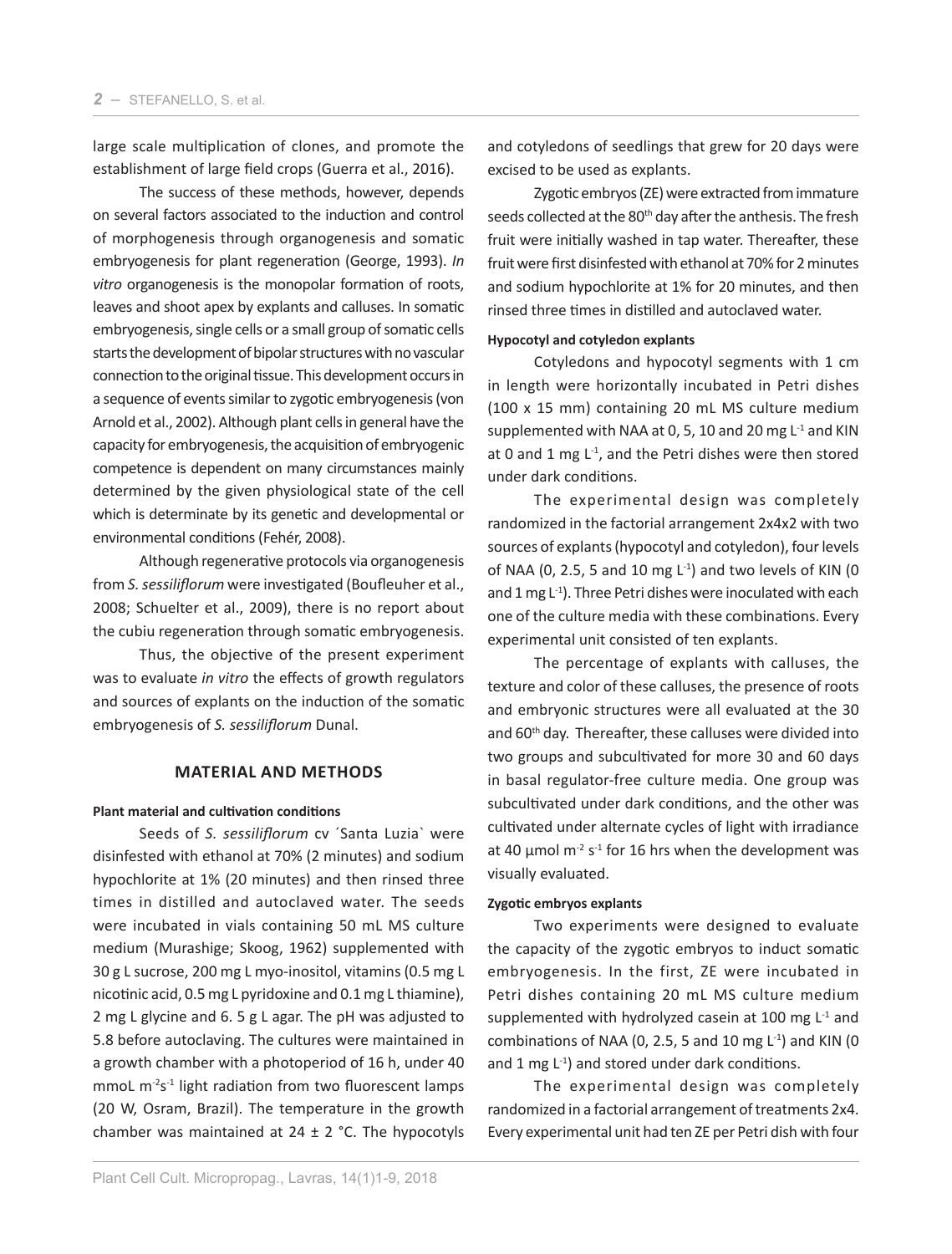replications. Data from the percentage of explants with calluses, root formation, and the presence of embryonic structures developed under darkness were collected at the 30 and 60<sup>th</sup> day after the inoculation. Thereafter, the material was transferred to growth regulator-free MS culture medium for more 30 days.

In the second experiment, the effects of 0, 2.5, 5 and 10 mg  $L^{-1}$  2,4-D were evaluated in combination with 0 and 0.1 mg  $L^1$  KIN in the MS culture medium supplemented with hydrolyzed casein (100 mg  $L^{-1}$ ). The experimental design was completely randomized in the factorial arrangement of treatments 2x4 with four replications. Every experimental unit had ten ZE per Petri dish. Under darkness, data from the percentage of explants with calluses, percentage of explants with somatic embryos (SE) and number of somatic embryos per explant were collected at the 30, 45, 60 and 75<sup>th</sup> day after the inoculation. Thereafter, the material was also transferred to regulator-free culture medium for more 90 days, but now under light conditions, and subcultivated for more 30 days.

The cell cultures were also characterized by using cytochemical methods. Thus, they were dyed with Blue Evans at 0.1% and carmine acetic at 2% (Durzan, 1988). The relevant aspects were identified under optical microscope before taking micro-photographical images.

Forty-five days after the induction on the culture media with 2,4-D, these materials were fixed into solution of F.A.A. 50 (Johansen, 1940) and preserved in the ethanol 70 % for preparing the permanent laminas. Thereafter, they were immersed into 2-hydroxyethyl methacrylatehystoresin, Leica Instruments (Gerrits, 1991).

Slices between 7 and 10 μm in thickness were sectioned in rotary microtome, dyed with toluidine blue, and the laminas were prepared with the synthetic resin Permount. The microphotography was taken under the photonic microscope Olympus BX50 attached to a digital camera Canon Power Shot A95, and the images were acquired through the Zoom Browser EX program.

Data from explant sources and growth regulators were described by their means and standard deviations.

# **RESULTS AND DISCUSSION**

In seven days, the development of calluses was detected on the sectioned regions of hypocotyls and cotyledons. In 30 days, all the explants cultivated on the culture media with 5, 10 and 20 mg  $L<sup>-1</sup>$  NAA developed semi-friable, filamentous and yellow-pale calluses, except in the regulator-free culture medium. These responses were independent of supplementing the culture medium with KIN.

All the hypocotyl surfaces had calluses, and small adventitious roots started developing from some of these explants (Figure 1a) in which the percentage of roots increased with the time (Table 1). In this period, most of the cotyledonary explants also developed calluses (Figure 1b). In 60 days, therefore, 100% of the explants developed roots on regulator-free culture media (Table 1). The calluses from hypocotyls were whitish and foamy. In 30 days, even after the subculture on regulatorfree medium, there was no embryogenesis induction.

The different treatments induced the formation of calluses in both hypocotyl and cotyledonary explants, similar to those obtained by Schuelter et al. (2009) for cubiu with a spongy and whitish appearance, but did not induce adventitious shoots or embryogenic structures. Callus induction in tomato (*Lycopersicon esculentum*) var. Moneymaker (Chaudhry et al., 2010) was also obtained from hypocotyls cultivated in MS culture medium however supplemented with KIN (4 mg  $L^{-1}$ ), BAP (5 mg  $L^{-1}$ ) and AIA  $(2 \text{ mg } L^{-1})$ .

In the present investigation, higher concentrations of NAA increased the percentage of roots in the hypocotyls. In the cotyledons, the roots developed on the regulator-free or on the culture media supplemented with 5 mg  $L^{-1}$ , but they were absent in those media supplemented with 10 and 20 mg  $L<sup>-1</sup>$  NAA (Table 1). In regulator-free culture media, the high percentage of roots suggests that these explants have contents of endogenous auxin prone to induce the rhizogenesis (Taiz et al., 2017).

These responses are in disagreement with Picoli et al. (2000) who detected somatic embryos in eggplant cotyledons (*Solanum melongera*) cultivated on MS culture media supplemented with 2.5, 5.0, 7.5 and 10.0 mg  $L^1$  NAA. These authors reported linear decrease in the callogenesis consistent with the increases in the NAA concentrations. In this case, the embryogenesis was induced in all these treatments. Similarly, Huda et al. (2007) reported the callus induction and somatic embryos in eggplant cotyledons (*S. melongera*) cultivated on MS culture media supplemented with NAA (2.0 mg L<sup>-1</sup>) and BAP (0.05 mg L<sup>-1</sup>).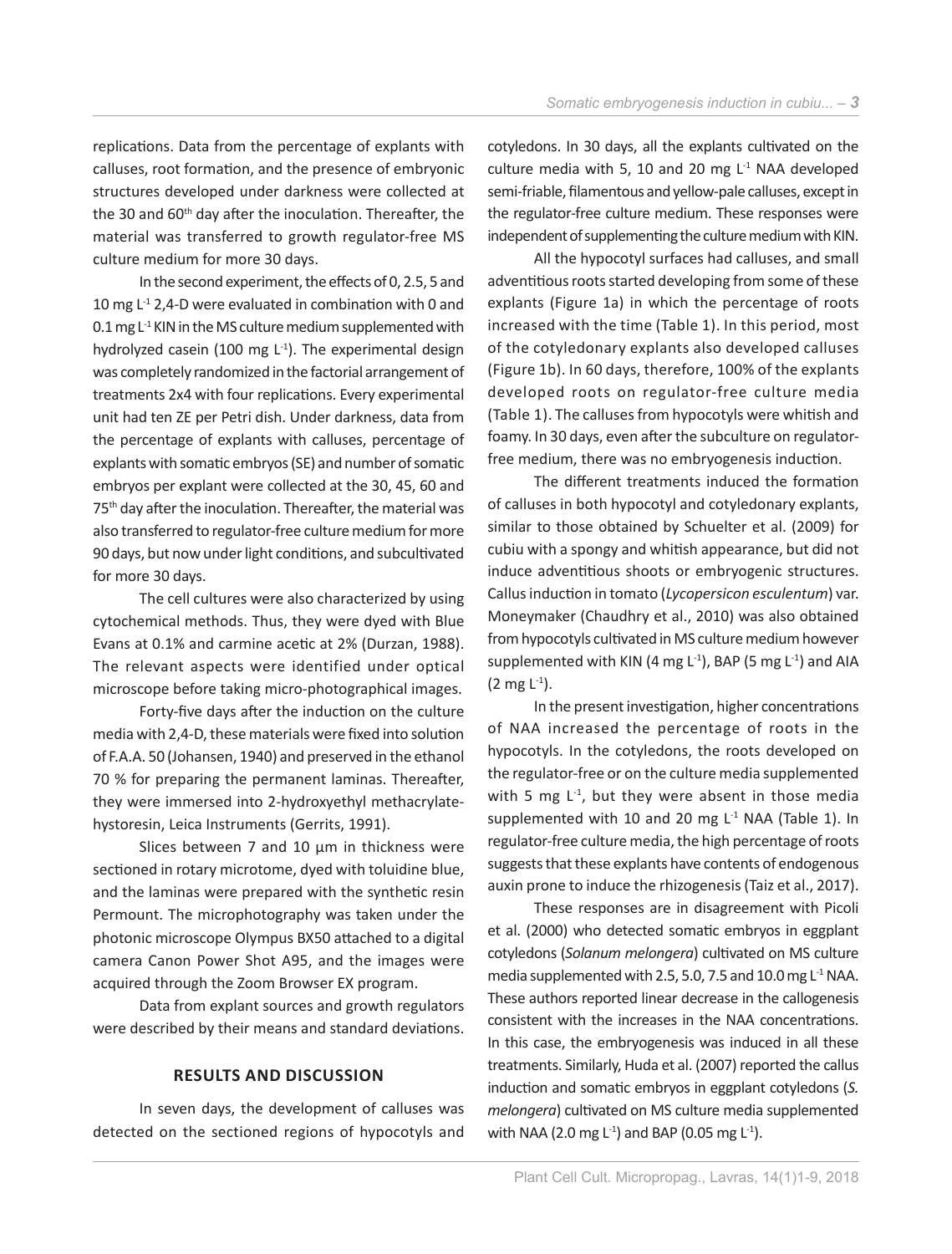

**Figure 1 –** Morphogenetic responses of *S. sessiliflorum*: a) calluses and roots formation (arrow) on the hypocotyl (NAA at 5 mg  $L^{-1}$ ); b) semi-friable callus on cotyledons, bar = 2.5mm; c) callus on hypocotyl-radicle regions (arrow); d) globular (G) and heart-shaped (C) structures on the cotyledonary leaves of ZE after 45 days (10 mg  $L^1$  2,4-D), bar = 25 mm; e) longitudinal section showing the SE in the closed vascular system (10 mg L<sup>-1</sup> 2,4-D), bar = 300 µm; f) differentiation of xylem cell in the vascular tissue (arrow), bar= 35  $\mu$ m.; g) friable callus (10 mg L<sup>-1</sup> 2,4-D), bar = 1 mm; h) pro-embryonic cell complexes (CCPE) developed on culture medium supplemented with 10 mg L<sup>-1</sup> 2,4-D and 0.1 mg  $L<sup>1</sup>$  KIN after 150 days, bar = 0.5 mm; i) SE heart-shaped after 180 d, bar = 1 mm. This figure is in color in the electronic version.

| Table 1 – Percentage of explants with root induction from hypocotyls (H) and cotyledons (C) of S. sessiliflorum cultivated |
|----------------------------------------------------------------------------------------------------------------------------|
| in the MS culture media.                                                                                                   |

|   | D  |             | Without KIN        |            |             | With KIN<br>NAA (mg $L^{-1}$ ) |             |             |             |  |
|---|----|-------------|--------------------|------------|-------------|--------------------------------|-------------|-------------|-------------|--|
|   | Α  |             | NAA (mg $L^{-1}$ ) |            |             |                                |             |             |             |  |
|   | ν  | $\mathbf 0$ |                    | 10         | 20          | 0                              | 5           | 10          | 20          |  |
| H | 30 | $33 \pm 6$  | $13 \pm 6$         | 10         | $17 \pm 6$  | $10 \pm 0$                     | $10 \pm 0$  | $23 \pm 11$ | $23 \pm 21$ |  |
|   | 60 | $33 \pm 6$  | $30 \pm 10$        | $57 \pm 6$ | $60 \pm 10$ | $23 \pm 15$                    | $27 \pm 11$ | $47 \pm 31$ | $57 \pm 15$ |  |
| C | 30 | $83 \pm 29$ | 10                 | 0          | $\mathbf 0$ | 7±6                            | 3±6         | 0           | 0           |  |
|   | 60 | 100         | $17 \pm 6$         | $\Omega$   | $\mathbf 0$ | $20 \pm 0$                     | $20 \pm 17$ |             | 0           |  |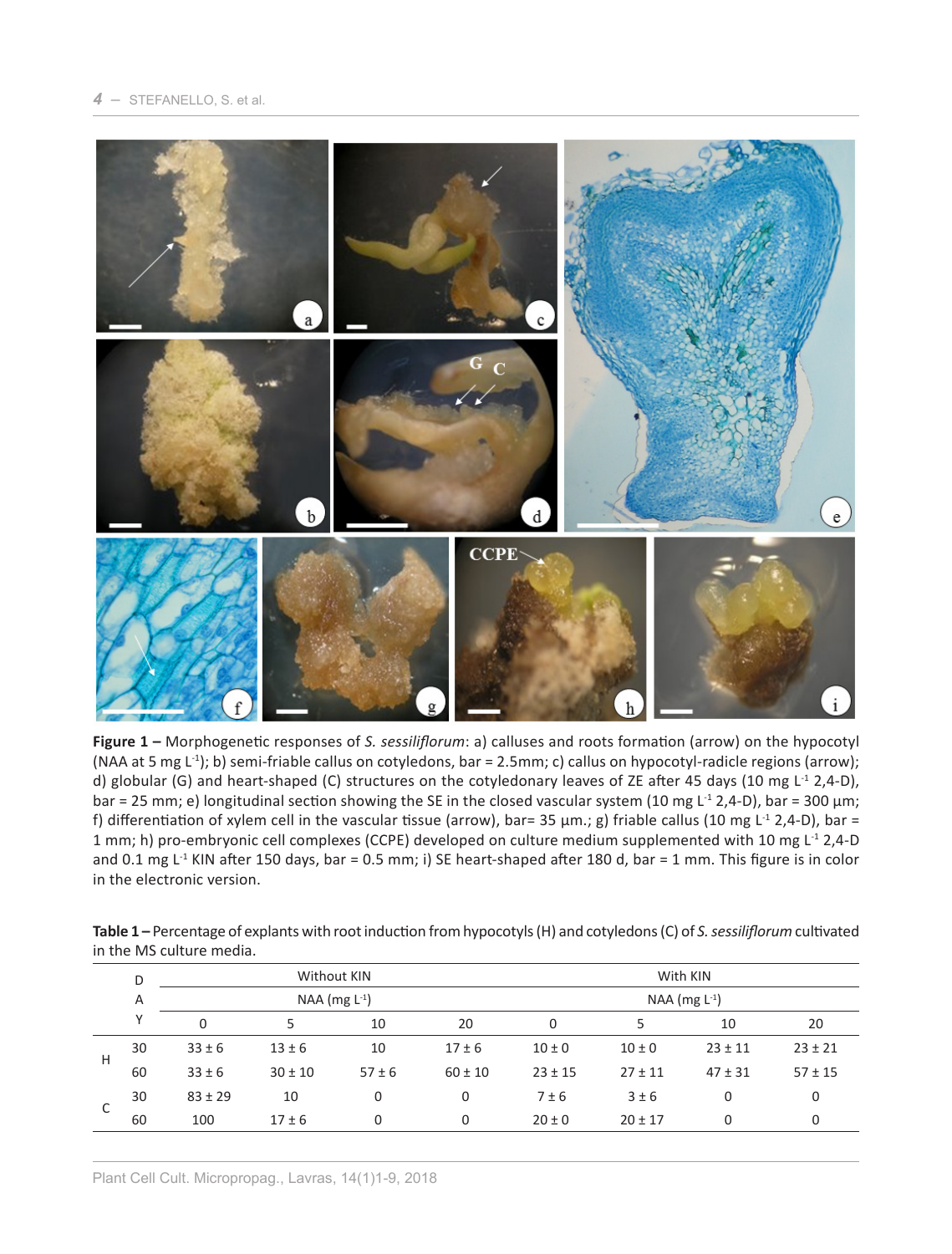In the embryo axis, the calluses were formed at the  $7<sup>th</sup>$  day, but just after the cotyledonary opening and a small elongation of the hypocotyl. The average of calluses from EZ varied according to the concentrations of NAA and KIN. Increases in the NAA concentration in KIN-free culture media reduced the calluses proliferation. Conversely, there were increases in calluses formation under KIN at 1 mg  $L^1$  (Table 2).

**Table 2 –** Percentage of calluses from ZE of *S. sessiliflorum* cultivated in culture media with two growth regulators for 30 days.

|     | $NAA$ (mg $L^{-1}$ ) |     |                                                |    |  |  |
|-----|----------------------|-----|------------------------------------------------|----|--|--|
|     | 0                    | 2.5 | 5                                              | 10 |  |  |
| KIN |                      |     | 0 0 85 ± 5.77 72.5 ± 9.57 47.5 ± 9.57          |    |  |  |
|     |                      |     | $(mg L-1)$ 1 0 47.5 ± 9.57 50 ± 8.16 75 ± 5.77 |    |  |  |
|     |                      |     |                                                |    |  |  |

In most explants, the calluses developed in those treatments with auxins which are plant hormones capable of starting cellular division and controlling the growth, and lengthen the plant cells (George, 1993). In other species, otherwise, the development of calluses (Guo et al., 2011) and somatic embryos is also influenced by the cytokinin (Jayapadma; Bhat; Kuruvinashetti, 2008). Callus induction in several plant species occurs through the exogenous application of auxins and cytokinins (Ikeuchi; Sugimoto; Iwase, 2013). Godishala, Mangamoori and Nanna (2011) reported the possibility of establishing embryogenic callus culture from cotyledon explants of *Solanum lycopersicon* using culture media supplemented with auxin and cytokinin.

Otherwise, calluses proliferation were observed on immature ZE of *S. sessiliflorum* developing on treatments with 2,4-D independently of supplementing these culture media with KIN for 30 days (Table 3). In those treatments free of 2,4-D, independently of supplementing the culture media with 0.1 mg  $L<sup>-1</sup>$  KIN, there was 100% of ZE germination, which started upon one week after the inoculation.

At the  $7<sup>th</sup>$  day and after a small elongation of the hypocotyl, callogeneses were detected in the axis hypocotyl-radicle (Figure 1c). In 30 days, small protuberances were observed on the cotyledonary leaves of the ZE inoculated on culture media with 5 and 10 mg L-1 2,4-D. All the explants from culture media supplemented with 2.5 mg  $L^{-1}$  2,4-D developed calluses in a way similar to the responses detected at the  $60<sup>th</sup>$  day when these same culture media were supplemented with KIN (Table 3). Increases in the concentration of 2,4-D decreased the percentage of calluses, and these responses were higher in those culture media free of KIN.

In 45 days, the first structures similar to somatic embryos (SE) were then observed. At first, these structures in the adaxial epidermis of cotyledons were globular and had color appearance between the white and straw-yellow. These responses were observed on the MS culture medium supplemented with 2,4-D (5 and 10 mg  $L^{-1}$ ) and free of KIN, or 2,4-D (10 mg  $L^{-1}$ ) combined with KIN (0.1 mg  $L^{-1}$ ). Most of the regenerated ES were globular, heart-shaped, and similar to the same globular and heart-shaped stage of the SE (Figure 1d). In this period, the highest percentage of explants with embryo-like structures was found in the treatment with only 10 mg L-1 2,4-D and free of KIN. In this treatment, we found the highest number of SE per explant. In those treatments where the induction was positive, there was significant increment in the number of embryos in the period of 75 days (Table 4).

**Table 3 –** Percentage of calluses developed from ZE inoculated on MS culture media supplemented with two growth regulators for four periods.

| With KIN        |                                                                                             | Without KIN          |                 |                |  |  |
|-----------------|---------------------------------------------------------------------------------------------|----------------------|-----------------|----------------|--|--|
|                 |                                                                                             | 2,4-D (mg $L^{-1}$ ) |                 |                |  |  |
| 5.0<br>10.0     | 0                                                                                           | 2.5                  | 5.0             | 10.0           |  |  |
| $70.0 \pm 20.0$ | 0                                                                                           | 100.0                | $75.0 \pm 31.1$ | $62.5 \pm 9.6$ |  |  |
| $72.5 \pm 15.0$ | 0                                                                                           | 100.0                | $75.0 \pm 31.1$ | $62.5 \pm 9.6$ |  |  |
| $72.5 \pm 15.0$ | $\Omega$                                                                                    | 100.0                | $87.5 \pm 15.0$ | $62.5 \pm 9.6$ |  |  |
| $72.5 \pm 15.0$ | $\Omega$                                                                                    | 100.0                | $87.5 \pm 15.0$ | $62.5 \pm 9.6$ |  |  |
|                 | 2,4-D (mg $L^{-1}$ )<br>$85.0 \pm 10$<br>$87.0 \pm 5.0$<br>$95.0 \pm 5.8$<br>$95.0 \pm 5.8$ |                      |                 |                |  |  |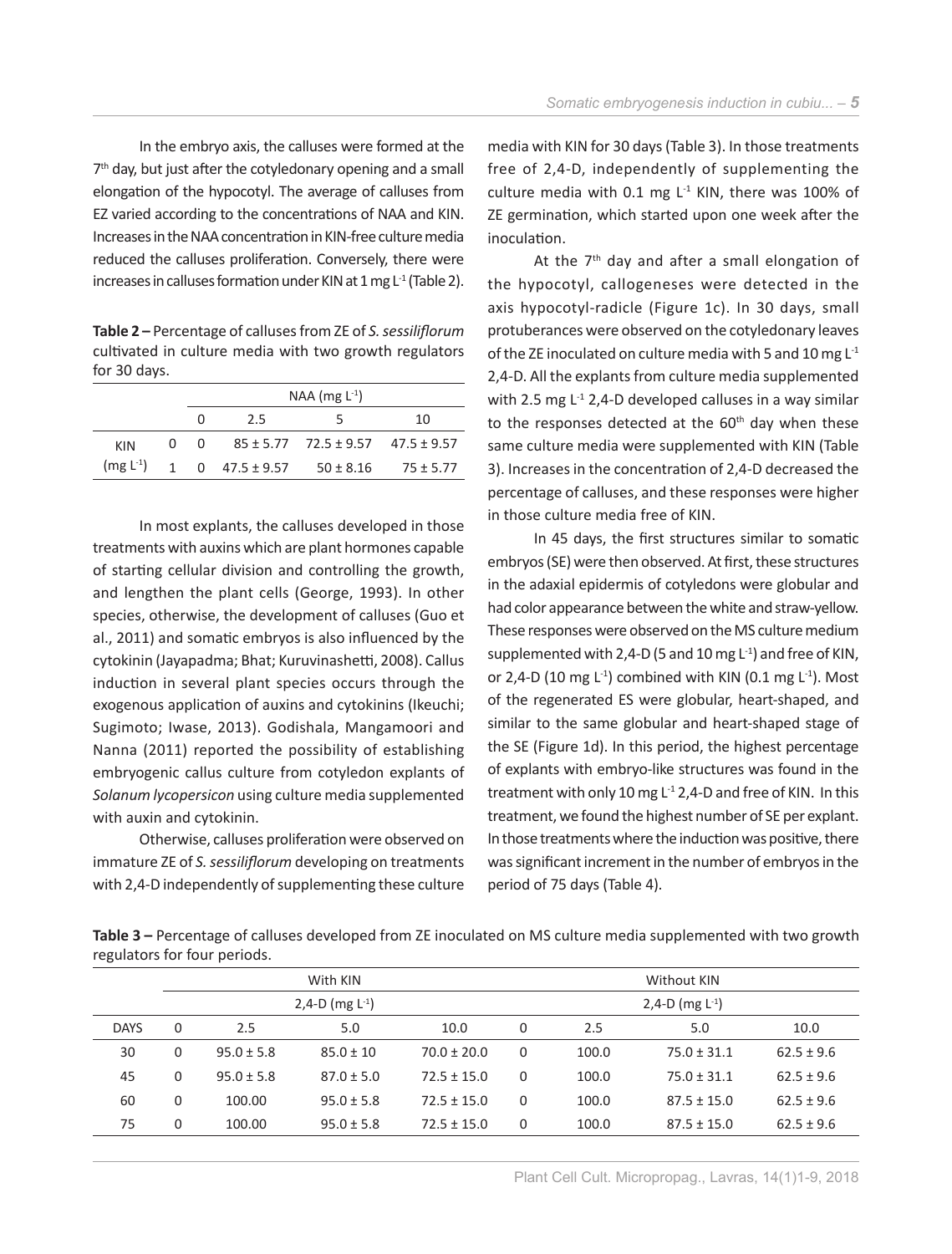|           | Days | With KIN     |             |                      |                |              | <b>Without KIN</b>   |               |                |  |  |
|-----------|------|--------------|-------------|----------------------|----------------|--------------|----------------------|---------------|----------------|--|--|
| Trait     |      |              |             | 2,4-D (mg $L^{-1}$ ) |                |              | 2,4-D (mg $L^{-1}$ ) |               |                |  |  |
|           |      | $\mathbf 0$  | 2.5         | 5.0                  | 10.0           | $\mathbf 0$  | 2.5                  | 5.0           | 10.0           |  |  |
|           | 30   | $\mathbf 0$  | $\mathbf 0$ | $\mathbf 0$          | 0              | $\mathbf 0$  | $\mathbf 0$          | 0             | $\mathbf 0$    |  |  |
|           | 45   | $\mathbf 0$  | $\mathbf 0$ | $\mathbf 0$          | $15 \pm 5.8$   | $\mathbf 0$  | 0                    | 5 ± 10        | $22.5 \pm 9.6$ |  |  |
| %         | 60   | 0            | $\mathbf 0$ | $\mathbf{0}$         | $22.5 \pm 9.6$ | $\mathbf 0$  | $7.5 \pm 9.6$        | $12.5 \pm 15$ | $25 \pm 12.9$  |  |  |
|           | 75   | $\mathbf 0$  | $\mathbf 0$ | $12.5 \pm 12.6$      | $22.5 \pm 9.6$ | $\mathbf 0$  | $7.5 \pm 9.6$        | $22.5 \pm 15$ | $35 \pm 12.9$  |  |  |
|           | 30   | $\mathbf 0$  | $\mathbf 0$ | $\mathbf 0$          | $\Omega$       | $\mathbf 0$  | 0                    | 0             | 0              |  |  |
|           | 45   | $\mathbf{0}$ | $\mathbf 0$ | $\mathbf{0}$         | $3.2 \pm 2.22$ | $\mathbf{0}$ | $\mathbf 0$          | $0.7 \pm 1.5$ | $7.2 \pm 5.6$  |  |  |
| <b>NE</b> | 60   | $\mathbf 0$  | $\mathbf 0$ | $\mathbf{0}$         | $5.5 \pm 2.9$  | $\mathbf 0$  | $2.7 \pm 3.8$        | $3.7 \pm 5.7$ | $7.7 \pm 5.1$  |  |  |
|           | 75   | $\mathbf 0$  | 0           | $4 \pm 6.7$          | $7.5 \pm 1.3$  | $\mathbf 0$  | $2.7 \pm 3.8$        | $6.5 \pm 5.4$ | $11 \pm 2.2$   |  |  |

**Table 4 –** Percentage of explants with embryogenic structures (%) and the number of embryos per explant (NE) from the MS culture medium supplemented with two growth regulators for four periods.

In the present study, the induction of somatic embryogenesis was observed from ZE cultivated in culture media with 2,4-D. The acquisition of embryogenic competence is influenced by different factors (Namasivayam, 2007). The agents used to induce *in vitro* embryogenesis in somatic plant cells are highly variable from various plant hormones to stress treatments (Fehér; Pasternak; Dudits, 2003). Auxin has so far been considered the most prominent plant hormone related to cell division and differentiation, as well as in the triggering of SE (George, 1993) and 2,4-D the most widely used inducer (Fehér, 2008; Xu et al., 2014). Explants with high levels of endogenous auxin may be more responsive (Nascimento-Gavioli et al., 2017). The highest response in the induction of *Capsicum baccatum* somatic embryos was obtained when the explants (cotyledon and leaf) were cultured on MS medium with 2,4-D (2.0 mg L−1) and KIN (0.5 mg L−1) (Venkataiah et al., 2016).

Anatomical studies of embryo-like structures from the treatments with 2,4-D showed independent structures, and suggested closing vascular system (Figure 1e and 1f), which means the presence of SE. In 60 days, there was no development of ontogenetic stages as torpedo and cotyledons. In these structures and nearby them, there was calluses proliferation instead. Although there are benefits from high concentrations or long-term treatments with growth regulators that induce somatic embryogenesis, the responses can be quite different from the initial aims. Long-term embryonic cultures with 2,4-D,

for example, induce genetic variation capable of affecting the embryogenic potential (George, 1993).

Similarly, the induction of embryogenesis from ZE cultivated in culture media with 2,4-D was reported by several authors (Fehér, 2008). Guerra et al. (2016) reported that in *Acca sellowiana* culture medium supplemented with 2,4-D and subsequent culture in regulator- free medium resulted in somatic embryogenesis induction starting from ZE as explants. The 2,4-D has definitively been the most applied auxin (Fehér, 2008).

According to Jiménez (2005), when the 2,4-D is removed from the culture media or the doses are reduced, the endogenous levels of IAA are also reduced to permit the establishment of the polar gradient by the auxins. Thus, the continuous growth in culture medium with this hormone impedes the reduction of the endogenous levels of auxin. In most species, in which growth regulators are required to induce somatic embryogenesis, auxins and cytokinins are essential to induce the embryogenesis because they may be important in regulating the cell cycle and dividing the cells (Fehér; Pasternak; Dudits, 2003; Jiménez, 2005). Auxins promote cellular dedifferentiation, and the cellular division is reactivated via the coordination of gene expression and the transcriptional modifications of regulatory proteins which are involved in the cellular cycle (Jiménez, 2005).

In 75 days, the explants developed two types of calluses: the first with filamentous and dark-colored appearance was formed on the ZE cultivated in culture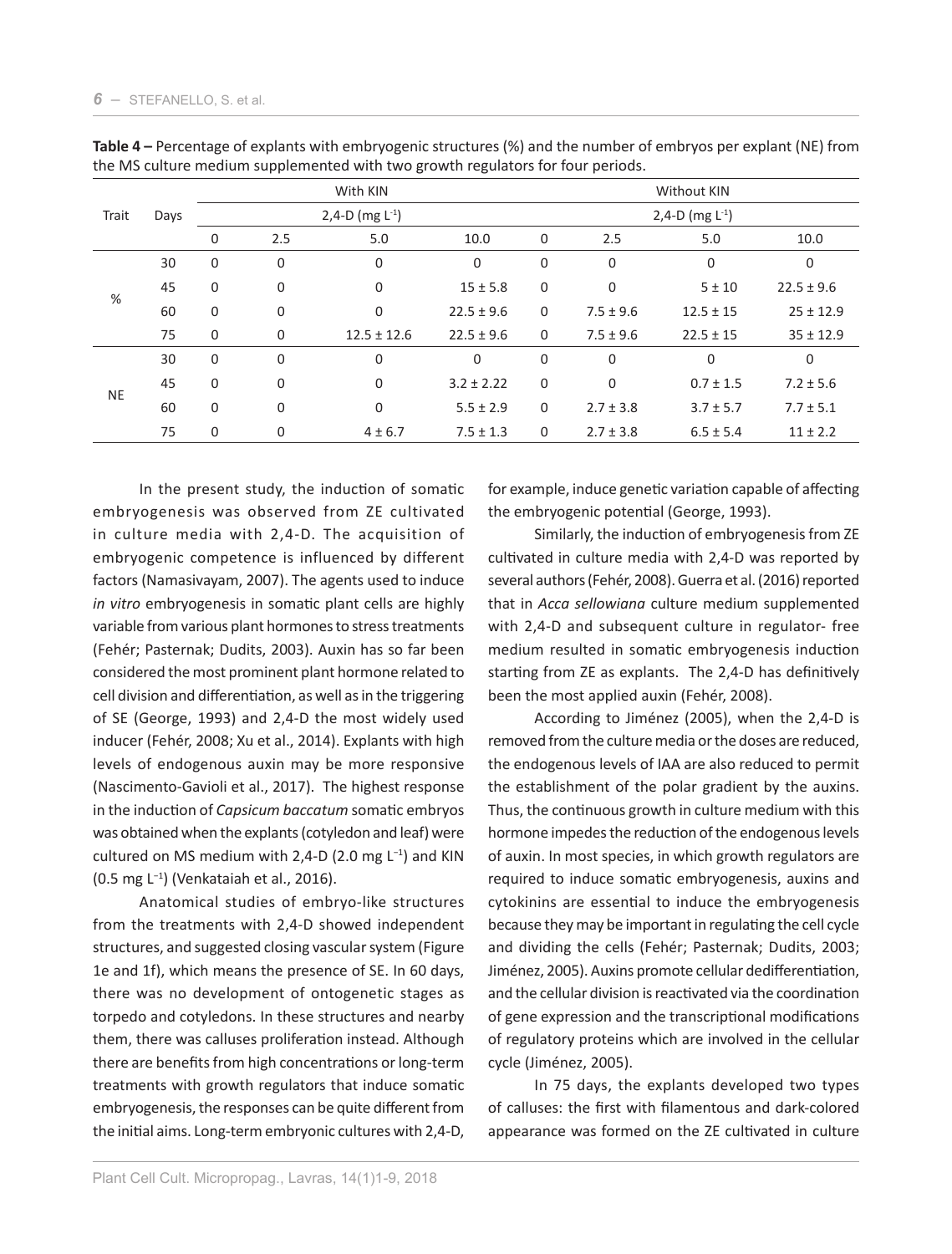media with 2.5 mg  $L^{-1}$  2,4-D, the next developed on the ZE cultivated with 5 and 10 mg  $L^{-1}$  2,4-D. They were friable, whitish and had the granular texture. They were transferred to light conditions and cultivated in regulatorfree culture media for more 90 days, but subcultivated for periods of 30 days. In the first subculture, the cytochemical evaluation with Blue Evans and acetic carmine revealed the presence of elongated cells with light-colored cytoplasm in the filamentous calluses. These calluses were incapable of dyeing by using the carmine acetic, and the typical globular pro-embryogenic structures were not detected. Friable calluses with granular texture (Figure 1g) developed on the ZE, and had small isodiametric cells that strongly reacted with the carmine acetic because the presence of glycoprotein which are associated to the embryogenesis.

Calluses of *Caesalpinia echinata* regenerated from young leaflets also had the filamentous appearance, but they did not show embryogenic origin (Pessotti et al., 2007). According to Cid (1992), these filamentous embryogenic cultures are composed of differentiated elements as fibers and sclereideos which indicate the presence of non-dedifferentiated portion in the calluses, and consequently their origins were not embryogenic. According to Jong, Schimidt and Vries (1993), these typical embryogenic cells are small (20-30 mm) and isodiametric; they have dense cytoplasm and high capacity of division. Calli induced by 2,4-D observed in *Cleome rosea* (Simões et al., 2010) presented a nodular appearance which is considered a typical physical feature of embryogenic calli.

In 150 days, the *in vitro* conditions permitted the development of complex or pro-embryogenic cell masses (Figure 1h) in 7.5% of the calluses cultivated in the culture media supplemented with 10 mg  $L^{-1}$  2,4-D and 0.1 mg L<sup>-1</sup> KIN. These complexes have friable appearance and develop embryos in their surface when the conditions are appropriate. The isolation of these regions and their transference to regulator-free MS culture media permitted the formation of globular and heart-shaped pro-embryonic structures after the period of 30 days (Figure 1i). The formation of somatic embryos was asynchronous, so there were embryos in different stages of development. Somatic embryos did not progress to other advanced embriogenic stages.

The present investigation showed the first responses of embryogenic cells from pro-embryogenic masses, and embryogenesis induction from ZE treated with 5 and 10 mg $L^{-1}$  2,4-D. Similar responses were reported by Carvalho et al. (2004) who obtained the indirect path of the *Diospyros kaki* embryogenesis which was firstly induced through pro-embryogenic cellular mass with the SE developing in their surface. The SE of *Diospyros kaki* developed on the ZE cultivated for 150 days in the MS culture medium supplemented with 2.21 mg  $L^{-1}$  2,4-D and 0.43 mg  $L^{-1}$  KIN. Pessotti et al. (2007) verified that young leaflets of *Caesalpinia echinata* developed calluses on culture medium supplemented with 5, 10 and 20 mg  $L^{-1}$  2,4-D. Their transference to regulator-free culture medium stimulated the development of pro-embryogenic cellular masses in 95% of the calluses. The long period on the regulatorfree culture medium impeded the conversion of these cellular masses into SE.

In the present study, the induction of somatic embryogenesis either by direct or indirect way was verified just when the ZE was used as explant source. The use of ZE have some advantages in comparison with the others sources. First, the responses are fast. The ZE, therefore, can be an excellent source of explants for investigating the physiology involved in the somatic embryogenesis. As the cells have meristematic characteristics, immature tissues as the ZE are naturally embryogenic, and require less exogenous stimulus from the culture medium (Litz; Gray, 1995). Second, the cells from mature tissues have heterogeneous specificity, and they differentiate slowly. This case requires re-determination through the indirect path for calluses induction or embryogenic masses (Fehér; Pasternak; Dudits, 2003).

The use of ZE as explant sources of cross pollinated species can impose some limits to the method because these explants represent unknown genotypes. According to Litz and Gray (1995), plants from seeds must be meiotic recombinants from two parents that are not genetically similar, except in a few cases. However, the control of the pollination can be a strategy to reduce the effects from the double fertilization.

The protocol from clonal propagation via somatic embryogenesis is a complex procedure because it involves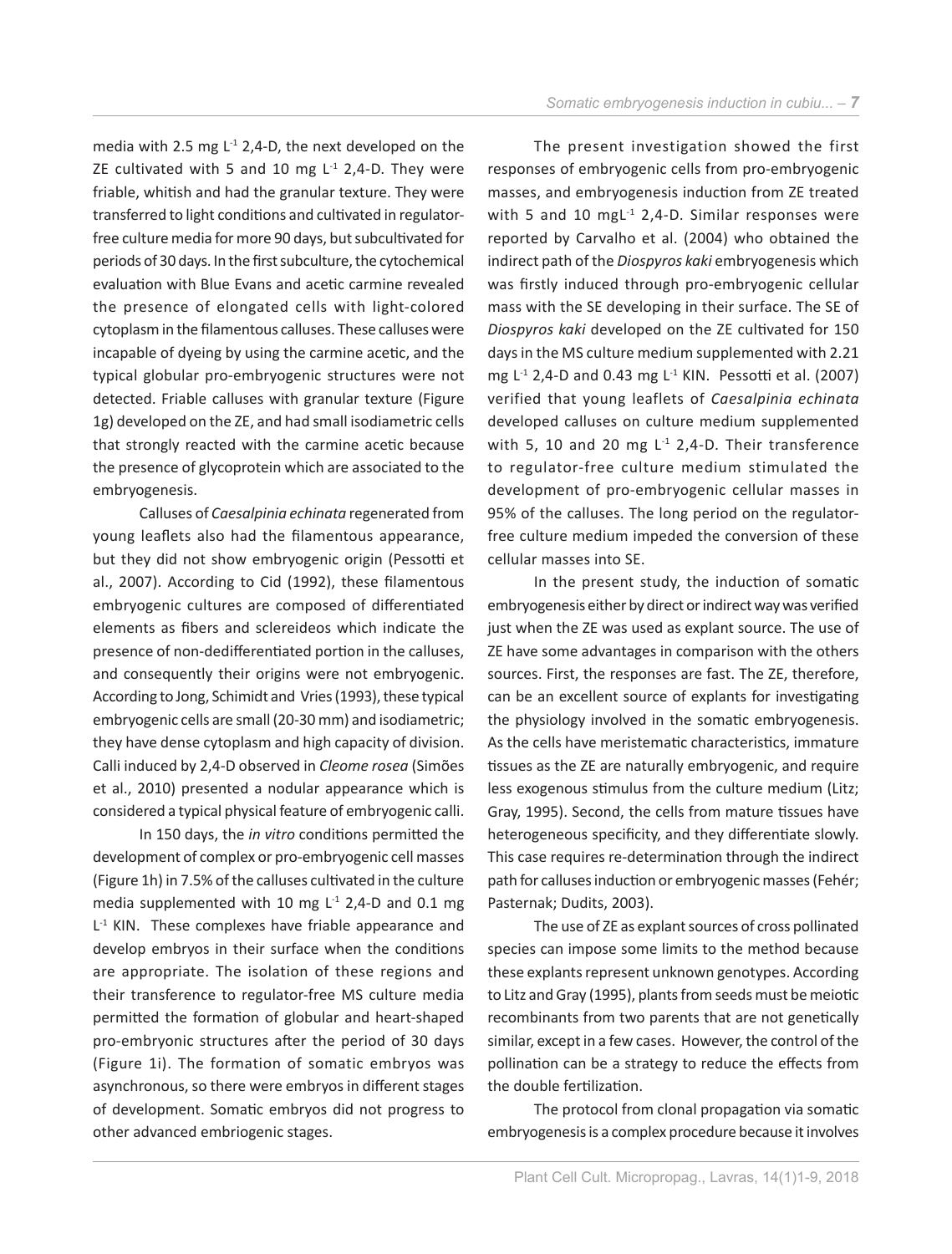the knowledgement of biological factors that affect several stages of the embryonic development.

Although synchronized development was not yet attained, and the regeneration frequency is still low, this investigation is a compelling argument for studying better conditions to achieve the maturation of somatic embryos through growth regulators capable of overcoming the constraints during the somatic embryogenesis of *S. sessiliflorum.* Synchronized development and SE maturation are fundamental to attain the massive production of embryogenic crops.

# **CONCLUSIONS**

This study describes, for the first time, *S. sessiliflorum in vitro* induction of SE differentiated directly from ZE cultivated in culture media with 2,4-D (5 e 10 mg  $L^{-1}$ ) and the induction of embryogenic cells derived from pro-embryogenic masses transferred to regulator-free culture medium. The results obtained provide additional support for a better understanding of this *in vitro* morphogenetic pattern. Further studies will be necessary to identify conditions of maturation and conversion of somatic embryos into complete plantlets of this species.

## **ACKNOWLEDGEMENTS**

We are grateful to Prof. Dr. Ismar Sebastião Moscheta for helpful assistance in anatomical analysis.

# **REFERENCES**

- ANDRADE JÚNIOR, M. C.; ANDRADE, J. S. Amazonian fruits: An overview of nutrients, calories and use in metabolic disorders. **Food and Nutrition Sciences**, 5(9):1692-1703, 2014.
- ANDRADE JÚNIOR, M. C.; ANDRADE, J. S.; COSTA, S. S. Biochemical changes of cubiu fruits (*Solanum sessiliflorum* Dunal, Solanaceae) according to different tissue portions and ripening stages. **Food and Nutrition Sciences**, 7(12):1191- 1219, 2016.
- BARRIUSO, B. et al. *Solanum sessiliflorum* (mana-cubiu) antioxidant protective effect toward cholesterol oxidation: Influence of docosahexaenoic acid. **European Journal of Lipid Science and Technology**, 118(8):1125-1131, 2016.
- BOUFLEUHER, L. M. et al. *In vitro* propagation of *Solanum sessiliflorum* Dunal as affected by auxin and cytokinin combinations and concentrations. **Asian Journal of Plant Sciences**, 7(7):639-646, 2008.
- CARDONA, J. E. C. et al. Bioactive compounds in new food products from Amazonic fruits. **Foods**, 1:1-8, 2013.
- CARVALHO, D. C. et al. Somatic embryogenesis of japanese persimmon. **Revista Brasileira de Fruticultura**, 26(2):280- 283, 2004.
- CHAUDHRY, Z. et al. Tissue culture studies in tomato (*Lycopersicon esculentum*) var. Moneymaker. **Pakistan Journal of Botany**, 42(1):155-163, 2010.
- CID, L. P. B. A cultura de células vegetais em meio líquido. **ABCTP Notícias**, 18(1):2-7, 1992.
- DURZAN, D. J. Somatic polyembryogenesis for the multiplication of tree crops. **Biotechnology and Genetic Engineering Reviews**, 6(1):341-378, 1988.
- FEHÉR, A.; PASTERNAK, T. P.; DUDITS, D. Transition of somatic plant cells to an embryogenic state. **Plant Cell, Tissue and Organ Culture**, 74(3):201-228, 2003.
- FEHÉR, A. The initiation phase of somatic embryogenesis: What we know and what we don't. **Acta Biologica Szegediensis**, 52(1):53-56, 2008.
- GEORGE, E. F. **Plant propagation by tissue culture:** The technology. 2 ed. England: Exegetics, 1993. 574p.
- GERRITS, P. O. **The application of glycol methacrylate in histotechnology:** Some fundamental principles. Netherlands: Gröningen, 1991. 80p.
- GODISHALA, V.; MANGAMOORI, L.; NANNA, R. Plant regeneration via somatic embryogenesis in cultivated tomato (*Solanum lycopersicum* L.). **Journal of Cell and Tissue Research***,* 11(1):2521-2528, 2011.
- GONÇALVES, K. M. et al. Biological activities of *Solanum sessiliflorum* Dunal. **Bioscience Journal**, 29(4):1028-1037, 2013.
- GUERRA, M. P. et al. Fundamentals, advances and applications of somatic embryogenesis in selected Brazilian native species. **Acta Horticulturae**, 1113:1-12, 2016.
- GUO, B. et al. Thidiazuron: A multi-dimensional plant growth regulator. **African Journal of Biotechnology**, 10(45):8984-9000, 2011.